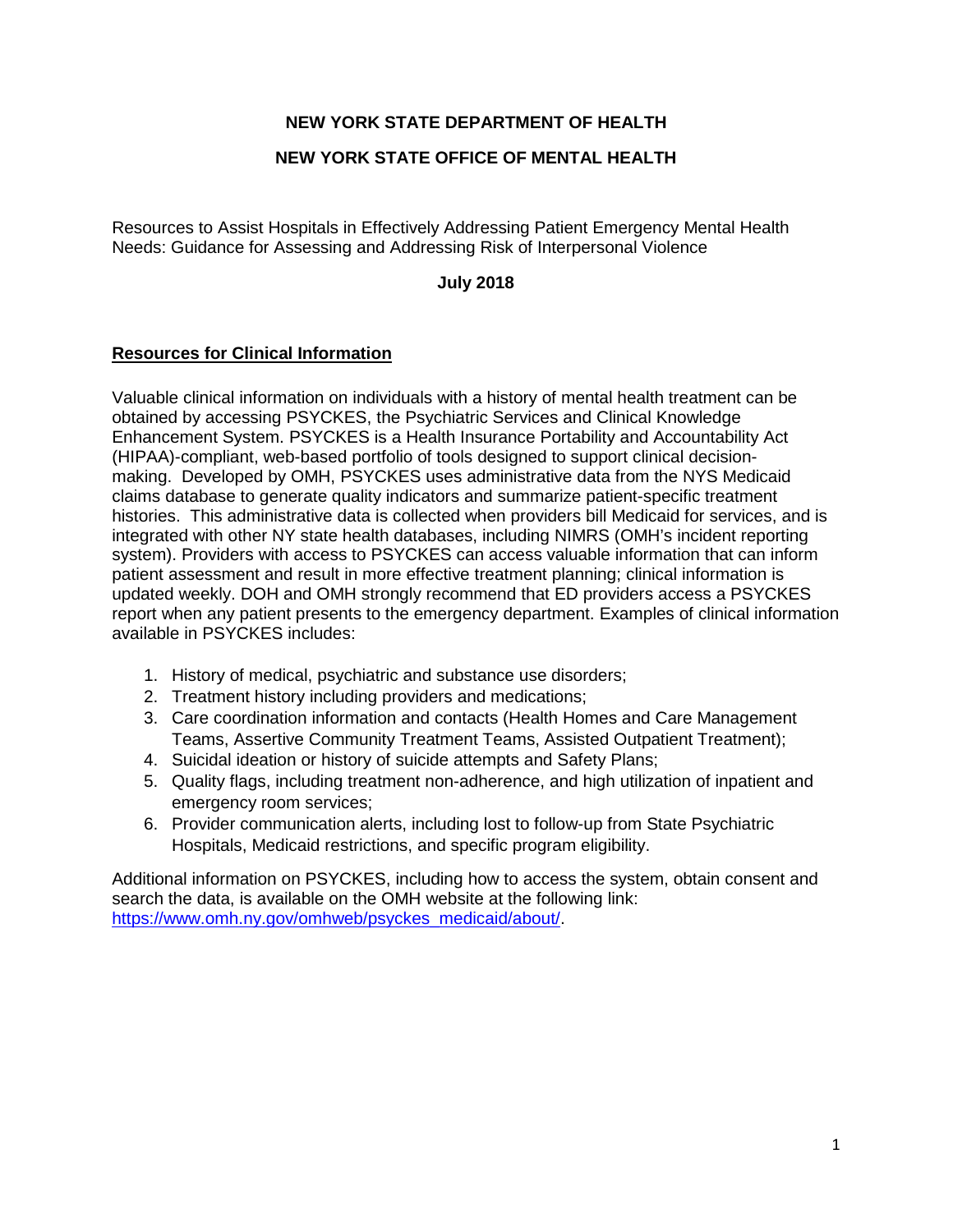# **Screening, Assessment, and Discharge Planning for Interpersonal Violence**

In the ED, screening and assessment for risk of violence to self or others is most specifically focused on determining whether there is an immediate need for the safety and structure of inpatient care. However, even if the criteria for inpatient hospitalization are not present, it is still important to identify risk, if any, and to arrange for continued outpatient evaluation and treatment.

# Screening

When an individual with a history of, or presentation with, mental health symptoms is treated in the ED, it is critical to perform an adequate screening to assess whether the individual is a risk to themselves or others and to determine a course of treatment and discharge. An individual presenting with paranoia, delusions of control, and agitation may be at increased, immediate risk for violence. However, a basic screening for violence should be a universal part of the ED intake evaluation. Questions to ask related to **screening** for risk for violence should include:

- Does the patient have any history of recent (e.g. within the last 6 months) violent behavior or ideation? Does the patient have any history of serious violent behavior, at any time?
- Does the patient have any history of arrest for a violent charge? If yes, get specific details about when and what? Has an order of protection been obtained? If yes, why?

## Assessment

Should screening yield a history of violent behavior or recent ideation, a risk **assessment** should be conducted. Risk assessment assists in the characterization of acuity and identification of areas of need. The assessment must include enough detail such that a safe discharge plan can be put into place; however, it may be necessary for a more comprehensive risk assessment to be completed in the community. Categories for consideration when conducting a risk assessment include:

- Details of the violent behavior or ideation including severity, context, and use of weapons
- Risk factors that increase the level of a patient's dangerousness, such as
	- o Interpersonal conflict, unstable relationships, poor social support;
	- o Employment or financial problems;
	- o Substance use, whether due to active intoxication, withdrawal, or craving;
	- o Psychiatric conditions or active symptoms, including those related to personality disorder;
	- o Treatment noncompliance or lack of insight;
	- o Criminal behavior;
	- o Ongoing access to weapons.
- Protective factors that mitigate risk, such as
	- o Outside monitoring (court, AOT)
	- o Mental health outreach teams (e.g., ACT teams)
	- o Treatment efficacy and compliance
	- o Stable social support, work, and/or housing.